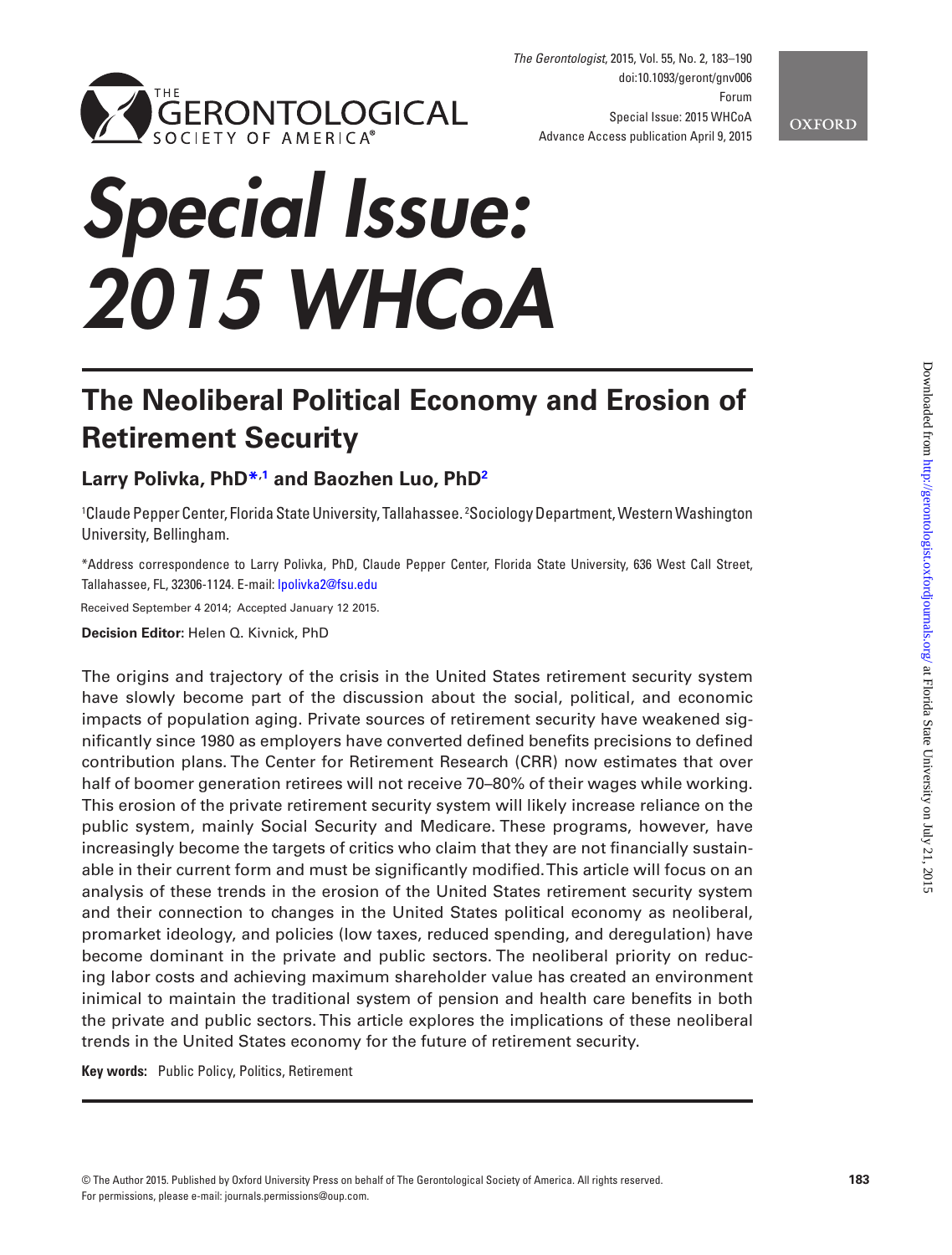Private and public systems of retirement security in the United States grew out of the Great Depression, World War II, and the postwar period. Legislation establishing the Social Security program passed in 1935 and the first beneficiary began receiving payments in 1940. Employers began to set up defined benefit (DB) pension programs during the war when wages were capped and pension and health benefit programs were the only way to increase worker compensation ([Hacker, 2002\)](#page-6-0). These programs expanded rapidly in the postwar period as labor unions used their growing power to negotiate increases in wages and benefits across most sectors of the economy. The Medicare program was created by Congress in 1965 and was one of the greatest achievements of the Johnson Administration's Great Society agenda. These public and private sector programs in combination with steadily rising wages and savings made economic security in retirement a reality for most Americans by the end of the 1960s. This level of retirement security represented an extraordinary public policy achievement and an unprecedented level of collaboration between corporate management, labor unions and the federal government ([Laursen, 2012\)](#page-6-1).

Since the 1980s, however, private sector commitments in retirement security have declined and public commitments have come under attack ([Herd, 2005\)](#page-6-2). Private pension benefits have slowly eroded as employers have shifted from guaranteed DBs to defined contribution (DC) plans that leave retired workers increasingly responsible for covering the costs of economic security in retirement [\(VanDerhei, 2011](#page-7-0)). This trend in private pension plans began almost simultaneously with the stagnation or decline in wages and savings and growing reliance on debt to maintain family living standards, trends that have diminished the prospects for economic security in retirement for many workers.

The first two sections of this article cover these changes in the United States retirement security system. The middle sections then analyze their origins as part of the worldwide emergence of a more corporate-oriented political economy often referred to as neoliberalism over the last 40 years. We conclude with a discussion of possible policy changes to improve overall economic performance and curtail the erosion of retirement security. We also raise recommendations designed to strengthen the private pension system and Social Security for future retirees.

#### **Retirement Security in the Private Sector**

Today's working Americans are increasingly unprepared for retirement from the perspective of private assets: pensions, savings, and other retirement assets [\(Ghilarducci,](#page-6-3) [Saad-Lessler, & Bahn, 2014\)](#page-6-3). The U.S. financial services industry recommends that workers save 8 times to 11 times

their preretirement earnings, with a target replacement rate of 80–85% of pre-retirement income. Yet, several recent studies consistently show that many future retirees will fail to achieve these objectives and that many workers will not have enough net retirement wealth for a secure retirement [\(Ellis, Munnell, & Eschtruth, 2014](#page-6-4); [Gist, 2013;](#page-6-5) [Munnell,](#page-6-6) [Webb, & Golub-Sass, 2012;](#page-6-6) [Rhee, 2013](#page-6-7); [VanDerhei, 2012\)](#page-7-1).

Research conducted by the Center for Retirement Research has found that over half of households may lack sufficient resources to maintain their standard living in retirement [\(Ellis,](#page-6-4) [Munnell, & Eschtruth, 2014;](#page-6-4) [Munnell, Webb, & Golub-Sass,](#page-6-6) [2012](#page-6-6)). During the Great Recession (2007–2010), the National Retirement Risk Index (NRRI) jumped nine percentage points due to losses in the housing and equity markets and the rise in Social Security's full retirement age. The most recent version of the NRRI shows that 52% of the boomer retirees will not be able to maintain 75–80% of their last wage earned while working in retirement [\(Ellis, Munnell, & Eschtruth, 2014\)](#page-6-4).

#### Financial Assets

The average working household has relatively low levels of retirement assets in the form of DB savings, DC savings, 401(k), or Individual Retirement Accounts (IRAs). More than 38 million working-age households (45% of total households) have no ownership of any retirement account assets and 40% of this group are near-retirement age ([Rhee,](#page-6-7) [2013\)](#page-6-7). The amount invested in  $401(k)$  plans is relatively low for most workers, including those near retirement (age 55–64) whom the median amount was only \$112,000 in 2014 ([Munnell, Hou, & Webb, 2014](#page-6-8)).

The limited participation of workers in retirement programs and the relatively low level of accumulated assets is at least partially the result of employers' rapid transition from offering DB pensions to offering DC ones over the past three decades ([Schultz, 2011\)](#page-7-2). There were 175,143 DB plans in 1983 and only 46,926 in 2008 ([Beyer, 2012](#page-5-0)). This shift has been detrimental to the retirement security of the working population and advantageous to corporations and their shareholders [\(Gist, 2013](#page-6-5); [Greider, 2005;](#page-6-9) [Rhee, 2013;](#page-6-7) [Weller & Wolff, 2005\)](#page-7-3). This differential impact stems from two factors: DC plans require much smaller employer contributions, thus reducing labor costs, and they expose individual workers to risks such as poor investment choices, volatile financial markets, and unexpected life crises that are absent from traditional DB plans [\(Schultz, 2011\)](#page-7-2).

IRAs, which are nonemployment-based forms of retirement savings, have become a vital retirement asset accounting for about a quarter of all retirement assets in the United States [\(Copeland, 2014\)](#page-6-10). Yet, the rate of participation and the balance in these accounts is rather low and has been declining. After increasing from 17% in 1996 to 22.9% by 2005, the percentage of workers ages 21–64 who owned an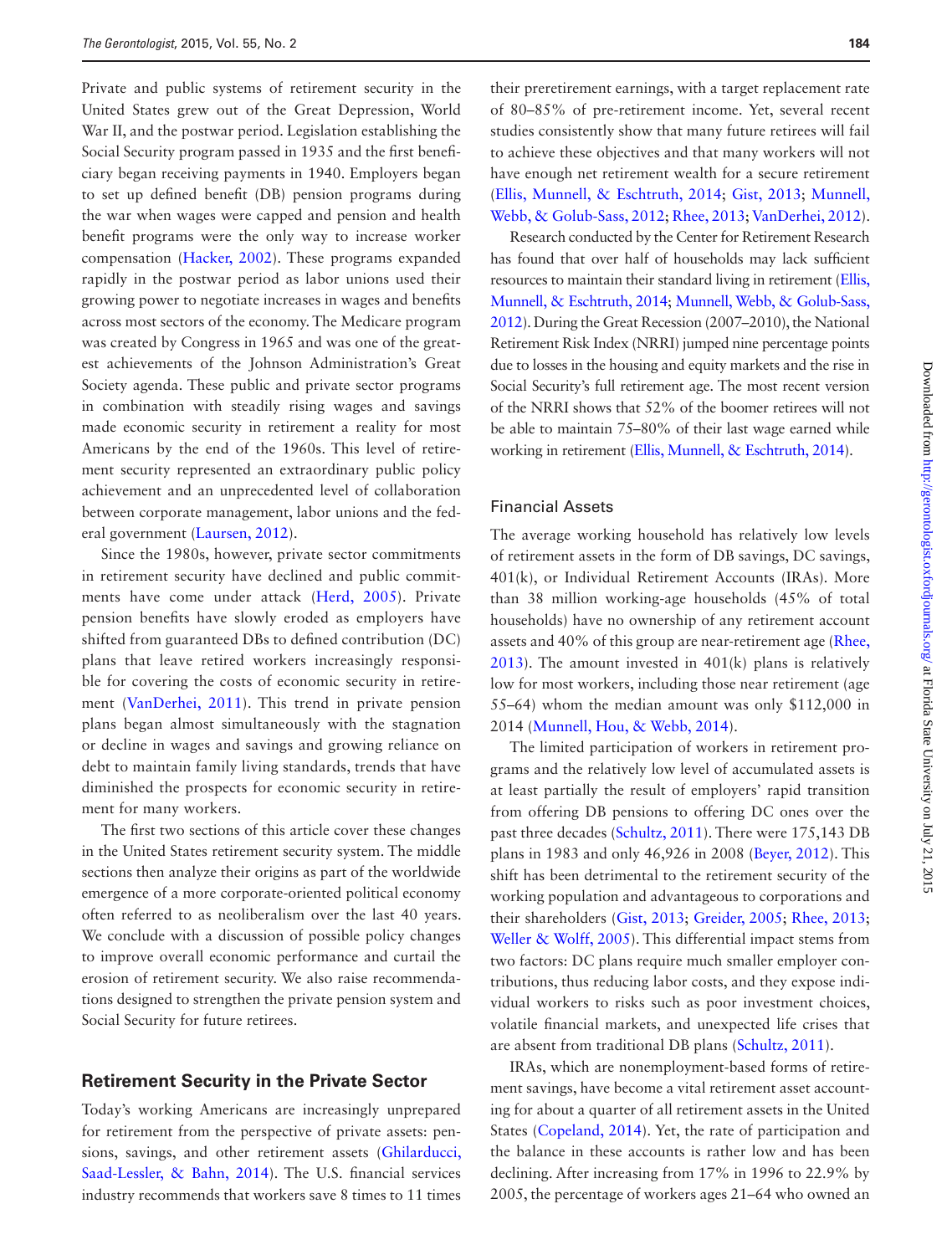IRA slipped down to 20.8% by the end of 2009 ([Copeland,](#page-6-10) [2014\)](#page-6-10). The median account balance was only \$23,785.

The Pension Protection Act of 2006 has helped increase the number of workers participating in 401(k) plans offered by their employees by providing for automatic enrollment (opt out rather option) of employees in  $401(k)$ plans, increases in default contribution rates by up to as much as 10% of compensation and defined a list of "qualified default investment alternatives" that include target date funds, balanced funds and managed accounts. Even with these provisions, however, the Pension Protection Act has not solved all the problems that come with saving and investing in 401(k) plans and as a result:

In 2013, the median household approaching retirement with a  $401(k)$  had a total of only \$111,000 in  $401(k)$  and IRA balances. IRA balances are included because the bulk of the money in IRAs has been rolled over from 401(k) accounts. The 2013 balances were *below* those in 2007 and 2010 ([Ellis, Munnell, & Eschtruth, 2014](#page-6-4)).

#### Nonfinancial Assets—Home Equity

A similar erosion is occurring in home equity. As the most important piece of the so-called "American Dream," home equity is where most Americans' wealth is accumulated. Home equity is an important source of income for many Americans in retirement, yet current and future retirees lost much of this equity during the housing collapse of 2007– 10, and millions were left owing more on their mortgages than they had accumulated in equity value.

Despite the slow rebound in the housing market, housing prices have increased by only 6% since 2010. While stocks are slightly higher than their precrisis peaks, house prices are still substantially lower in real terms than in 2007 [\(Munnell, Fraenkel, & Webb, 2013](#page-6-11)). It is important to note that fewer than two-thirds (63%) of Gen-Xers were homeowners in 2010 and it is estimated that Millennials will have even lower rates of homeownership given their high unemployment and underemployment rates [\(Fry, Cohn,](#page-6-12) [Livingston, & Taylor, 2011](#page-6-12)).

#### **Debts**

Compared to previous cohorts, late baby boomers and the Gen-Xers have significantly lower asset-to-debt ratios. For instance, in 2010, War Babies had 27 times higher asset values than their debt compared to four times for late Boomers and two times for the Gen-Xers. This may also have a lot to do with the fact that Gen-Xers were hit the hardest by the Great Recession—they lost 45% of their wealth [\(Fry et al., 2011\)](#page-6-12).

#### **Social Security and Medicare**

The above-noted trends in the erosion of private sector sources of retirement security will make future retirees even

more dependent than current retirees on public sources of economic security. Social Security benefits currently keep about 35% of beneficiaries (8.5 million people) age 65 and older from slipping into poverty, provides 90–100% of all income for almost a quarter of beneficiaries, and 50–89% of income for another 26% [\(Waid, 2014](#page-7-4)). Medicare is estimated to reduce the costs of health care for beneficiaries by as much as 50% and Medicaid provides extensive support for poor older persons who need either long-term care services or help paying for Medicare premiums, copayments, and deductibles [\(Finkelstein & McKnight, 2005](#page-6-13)).

We think it is important to note that both of these main pillars of our system of retirement security are fundamentally public–private partnerships, with Social Security funded entirely by employer and employee contributions and the Medicare Trust Fund also funded by a part of the payroll tax. The largest single source of funding for Medicare, however, singe comes from Federal general revenues.

The likelihood of greater dependence among future retirees on these publicly funded retirement security programs makes their long-term solvency a critical policy issue. As of 2014, the Social Security Trust Fund, which is supported by the 12.4% payroll tax (funded equally by employees and their employers) is projected to run out of funds in 2033. After 2033, Social Security payments would be made directly from payroll tax contributions, reducing monthly benefits by about 25% from currently scheduled levels. The Medicare Trust Fund, which covers hospital costs, is now projected to run out of funds in 2029, or about 5 years later than according to the projections made in 2010. This change reflects reductions in the Medicare program stemming from the Affordable Care Act (ACA) along with slowing increases in overall health care costs since 2010.

Determining the economic prospects of future retirees is not a simple, straight forward matter of analysis. Findings and projections can vary considerably depending on the kinds of assumptions analysts make, the data sources used, and the kinds of statistical procedures applied to the data. We have highlighted studies showing that the economic security prospects of most future retirees are likely to be no better or, more alarmingly less than those of current retirees who still benefit from what has been described as the golden age of retirement [\(Ellis,](#page-6-4) [Munnell, & Eschtruth, 2014\)](#page-6-4). Several other analysts have concluded that many future retirees are likely to be better off than current retirees, especially those in the top 20% of income earners ([Butricia, Smith, & Iams, 2012;](#page-6-14) [Poterba, 2014](#page-6-15); [Purcell, 2012\)](#page-6-16). Most of these researchers, however, have reported findings indicating that a substantial minority, usually between 25 and 35% of future retirees will have a difficult time making ends meet in retirement. This group includes a dispropiately large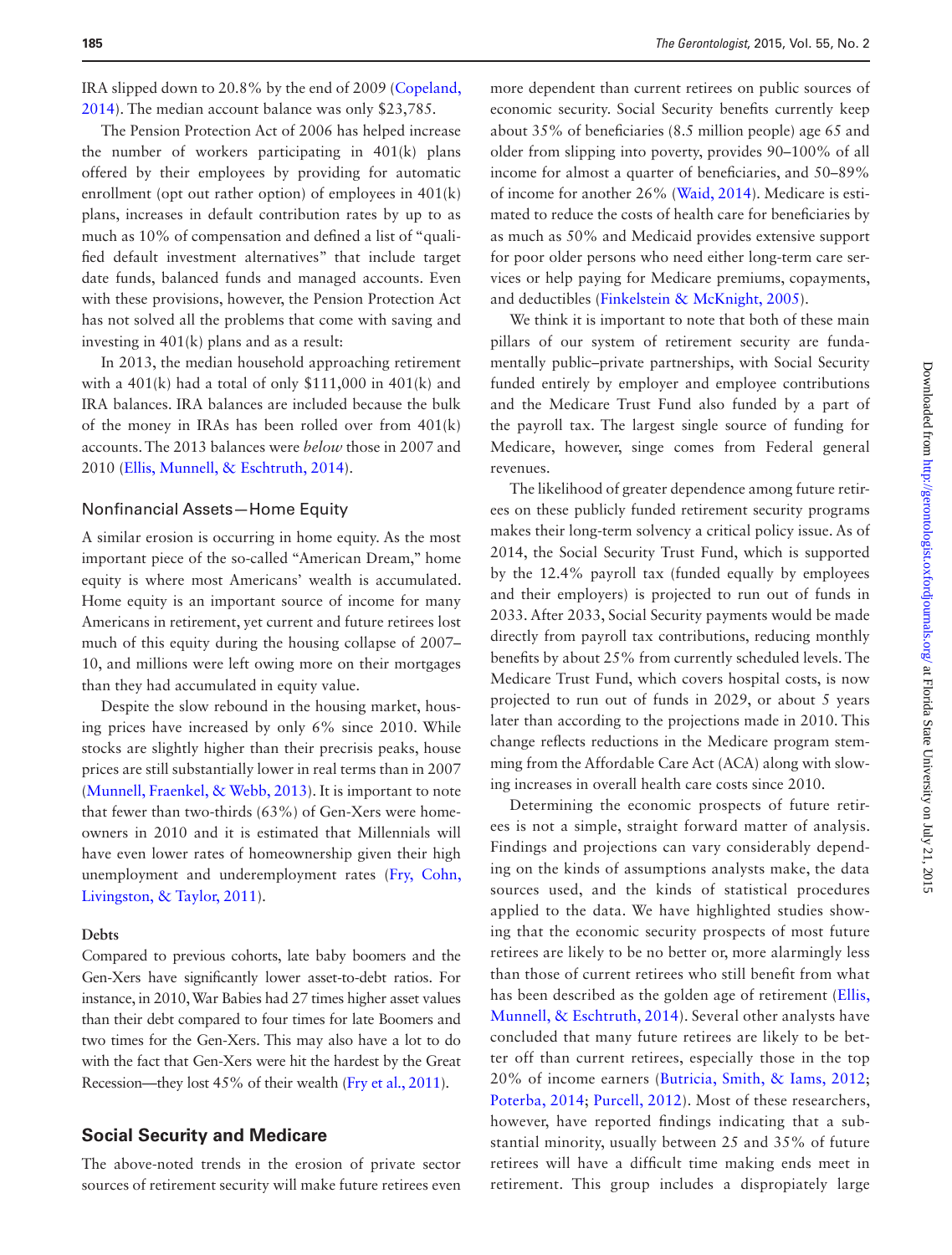number of minority workers and single women, as noted by [Butricia et al. \(2012\).](#page-6-14)

"Gains in retirement income are largely going to higher socioeconomic groups (whites, the college educated, high earners, and workers with strong labor force attachments), than to lower socioeconomic groups, leading to rising retirement income inequality. Regardless of the measure of well-being, certain baby boom and GenX subgroups will remain economically vulnerable, including unmarried retirees, non-Hispanic blacks, high school dropouts, those with weak labor force attachments, and those with the lowest lifetime earnings. While these economically vulnerable subgroups typically have higher than average replacements rates, high replacement rates do not ensure economic wellbeing (p. 16)."

Whether the percentage of future retirees who will fail to maintain 75–80% of their last wage earned during their retirement is 30% or over half, millions of older people will be facing a retirement security crisis in the years ahead and policy interventions need to be made soon to keep this number as low as possible [\(VanDerhei, 2014](#page-7-5)). In crafting policy interventions, including our own recommended policies, careful attention should be paid to improving the retirement prospects of the groups at greatest risk of not having enough income and assets to support an adequate standard of living in retirement, especially the younger workers, including younger members of the baby boom generation and the following generations of retirees, African American and Hispanic workers, single and divorced women and those with low life time earnings. Retirement security is very much affected by socioeconomic status, race/ethnicity, and gender and this intersectionality or triple jeopardy of retirement risk should be a major consideration in the development of policy interventions [\(John, 2010;](#page-6-17) [Kochhar, et al., 2011](#page-6-18); [McKernan,](#page-6-19) [Ratcliffe, Steuerle, & Zhang, 2014;](#page-6-19) [Wolff, 2014](#page-7-6)).

#### **The Ascent of Neoliberalism**

Changes in the United States private and public retirement systems have been greatly influenced by changes in the United States and global political economies over the last three to four decades. Erosion of retirement security within the private sector and increasing pressure for cutbacks in the publicly funded retirement security programs are related to the emergence of a neoliberal political economy since the late 1970s and the era of stagflation (low growth and high inflation) that preceded it. Neoliberalism is fundamentally designed to reduce costs to the corporate sector, including reduction in labor costs, (wages, pensions, and health care benefits) and to enhance profits [\(Harvey, 2007](#page-6-20)). Neoliberal priorities also include low tax rates on income and wealth, which limits fiscal options for ensuring the solvency of the Social Security and Medicare programs, even as their importance grows. In short, understanding the challenges confronting our retirement security programs and the sources of these challenges, requires an analysis of the shift in the U.S. political economy towards neoliberalism and its differential impact on workers, retirees, investors, and corporate management [\(Polivka, 2007\)](#page-6-21).

How does neoliberalism differ from classic capitalism? Classical theories of capitalism focus on the functions and value of markets and on a narrow definition of state functions so that they are limited to contract enforcement, police protection, and defense against foreign threats. Neoliberalism, on the other hand, is defined by the growth of very large corporations, monopoly control of many markets, increasing corporate penetration of the state through corporate-friendly regulatory, trade and labor policies, privatization of public services and assets, low taxes on wealth and high incomes, the growth of the financial sector, and reduced spending on publicly funded and managed health, education, and social services programs [\(Harvey, 2007;](#page-6-20) [Steiglitz, 2010](#page-7-7)).

These characteristics sharply distinguish neoliberalism from the managed, welfare-state capitalism of the postwar era, which featured the expansive growth of the public sector in health care, education, social services, spending on infrastructure and research and development, demand-generating Keynesian economic policies (fiscal and monetary), support for labor rights and rigorous financial regulation [\(Kuttner, 2007\)](#page-6-22). This period, which witnessed high growth rates and equitable prosperity, is often referred to as the Golden Age of U.S. capitalism.

Neoliberalism lays claim to the moral individualism of Libertarianism, especially in its critique of the welfare state and its threat to the primacy of individual responsibility. These concerns, however, are secondary to the enhancement of corporate power in the domestic and global economies through deregulation, privatization, relatively low taxes on wealth, and free trade policies [\(Polivka, 2012](#page-6-23); [Rubinstein](#page-6-24) [and Medeiros de, 2014](#page-6-24)).

Neoliberalism emerged in the late 1970s [\(Stein, 2010\)](#page-7-8) and was fully embraced by President Reagan in his policy agenda featuring large income tax cuts, deregulation of finance and conservative budget policies designed to reduce domestic program spending and increase funding for the military. These policy initiatives were accompanied by a steady stream of rhetoric critical of the public sector. Except for relatively small tax increases in the Bush I, Clinton and Obama Administrations, neoliberalism has largely dominated economic policy since the Reagan Administration [\(Wilentz, 2009](#page-7-9)) including a big boost from the George W. Bush Administration in the form of two major tax cuts [\(Polivka, 2011](#page-6-25)).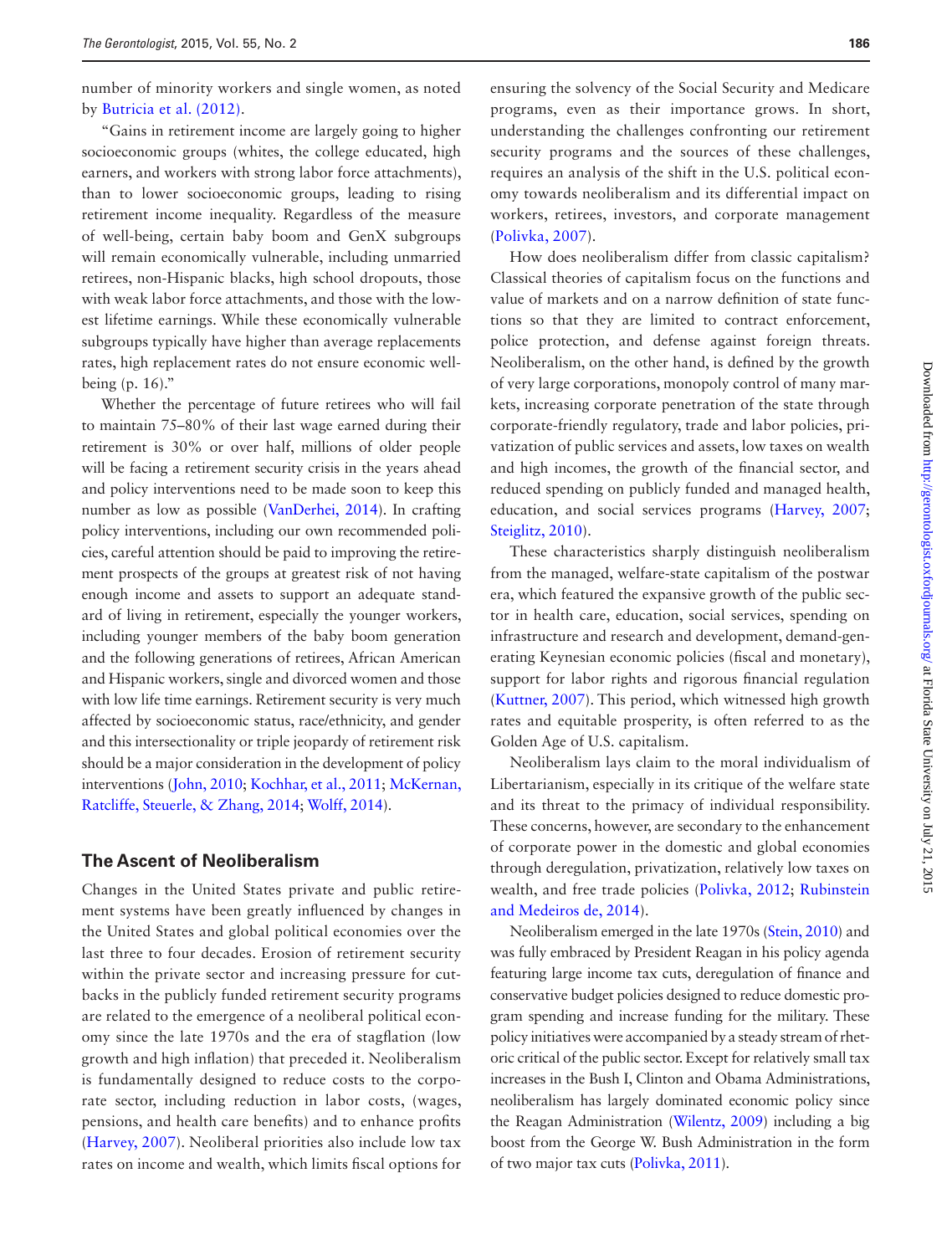Obama was able to counter neoliberalism in limited ways by achieving a temporary short-term stimulus program (2009–11) and longer term spending increases to support health care reform through the Affordable Care Act (ACA). Obama supported modest regulatory enhancements (the Dodd–Frank Act) but not structural changes in financial institutions, such as ending "Too Big to Fail" by reducing the size of major financial institutions. The Administration has also supported austerity measures by negotiating agreements with Congress to reduce budget deficits through spending cuts [\(Hulse & Landler, 2011](#page-6-26)), supported corporate oriented trade deals, and offered little support for labor union priorities.

#### **Impact of Neoliberal Policies on Elites, Workers, and Retirees**

Over 30 years of neoliberalism have led to several trends that now appear to be entrenched characteristics of the United States and other political economies dominated by neoliberal policies. Annual economic growth rates have averaged about 1–3% since the 1980s, which is significantly lower than the 3–5% postwar average, wage growth and savings have stagnated or declined, and inequality has increased dramatically.

The recent global recession has taken a toll on U.S. employment figures. In the United States, the labor market had 1.3 million fewer jobs by the end of 2013 than in December of 2007, and 7.9 million fewer jobs than would have been available without the Recession. Only 75.9% of all those age 25–54 were employed in December 2013, compared to 80.2% in December 2007 [\(Greenstone](#page-6-27) [& Looney, 2013\)](#page-6-27).

The 2007–8 financial collapse and the resulting Great Recession led, by 2012, to the highest sustained unemployment rate since the Depression, a 3–4% decline in wages, and a 29% increase in the wealth of the top 1%, all of which are hallmarks of secular stagnation ([Mishel & Shierholz, 2014](#page-6-28)). The bottom 70% of workers have experienced flat or falling wages since 2002 as the benefits from gains in productivity have gone almost exclusively to the top 10% of earners. Inequality has reached levels not seen in at least 80 years, with the top 1% receiving almost 20% of all income and holding over 35% of all asset wealth and the bottom 80% less than 10% ([DeNavas-Walt & Proctor, 2014;](#page-6-29) [Steiglitz,](#page-7-10) [2013;](#page-7-10) [Pfeffer, Danziger, & Schoeni, 2014\)](#page-6-30). If this 30-year trend of increasing inequality is not reversed, working and middle class households will continue to see their income and savings stagnant or decline and their reliance on Social Security and Medicare for retirement security will increase.

Retirement security for most workers and families has been diminished by rising household debt, declining savings and the value of other assets, especially housing, the

shrinking number of workers with Defined Benefits pensions, low interest rates on financial assets, increased taxes on Social Security benefits, and rising out-of-pocket health care costs for Medicare beneficiaries, which now exceed 15% of beneficiary income on average ([Noel-Miller, 2012\)](#page-6-31).

The decline in the economic and retirement security of working Americans has multiple sources. Globalizing economies and highly competitive labor markets and advances in technology favoring the better educated have contributed very significantly to the decline in economic security for workers and retirees. Public policies, however, favoring neoliberal policies and the economic interests of wealthier households have also played a major, possibly dominant role in the polarization of economic outcomes ([Ostry, Berg,](#page-6-32) [& Tsangarides, 2014;](#page-6-32) [Steiglitz, 2010;](#page-7-7) [Steiglitz, 2013\)](#page-7-10).

The experience of several Scandinavian countries, and, to a lesser extent, Germany, indicate that globalization and technological changes do not inevitably cause a shift away from a managed welfare state form of capitalism to a neoliberal political economy characterized by growing inequality, low wages, large trade deficits, weak unions, and declining retirement security. These countries have been able to maintain more extensive welfare states and active labor market policies (continuous job training and high unemployment benefits, for example), while generating trade surpluses, and much greater equality and higher rates of social mobility than in the United States over the last 30 years ([Kuttner, 2007\)](#page-6-22).

#### **Conclusions and Recommendations**

Retirement security in the form of private pensions and the public programs of Social Security and Medicare, played an enormously important role in the creation of the American middle class in the mid-20th century and continue to play a vital role in sustaining a middle class standard of living for many millions of retirees ([Laursen,](#page-6-1) [2012](#page-6-1)). Retirement security, however, has slowly eroded over the last 30 years, mainly because of changes in private pensions.

We offer the following recommendations to help frame the discussion and debate over how to stem the decades long decline of our system of retirement security and ensure an adequate level of economic security for future retirees. Our recommendations are organized into three categories, as follows.

#### • *Increased Growth and Broader Prosperity*

Resources for retirement security in both the private and public sectors depend on generating both higher levels of economic growth and more equitable distribution of economic gains. Without, however, loosening the grip of neoliberal austerity policies on the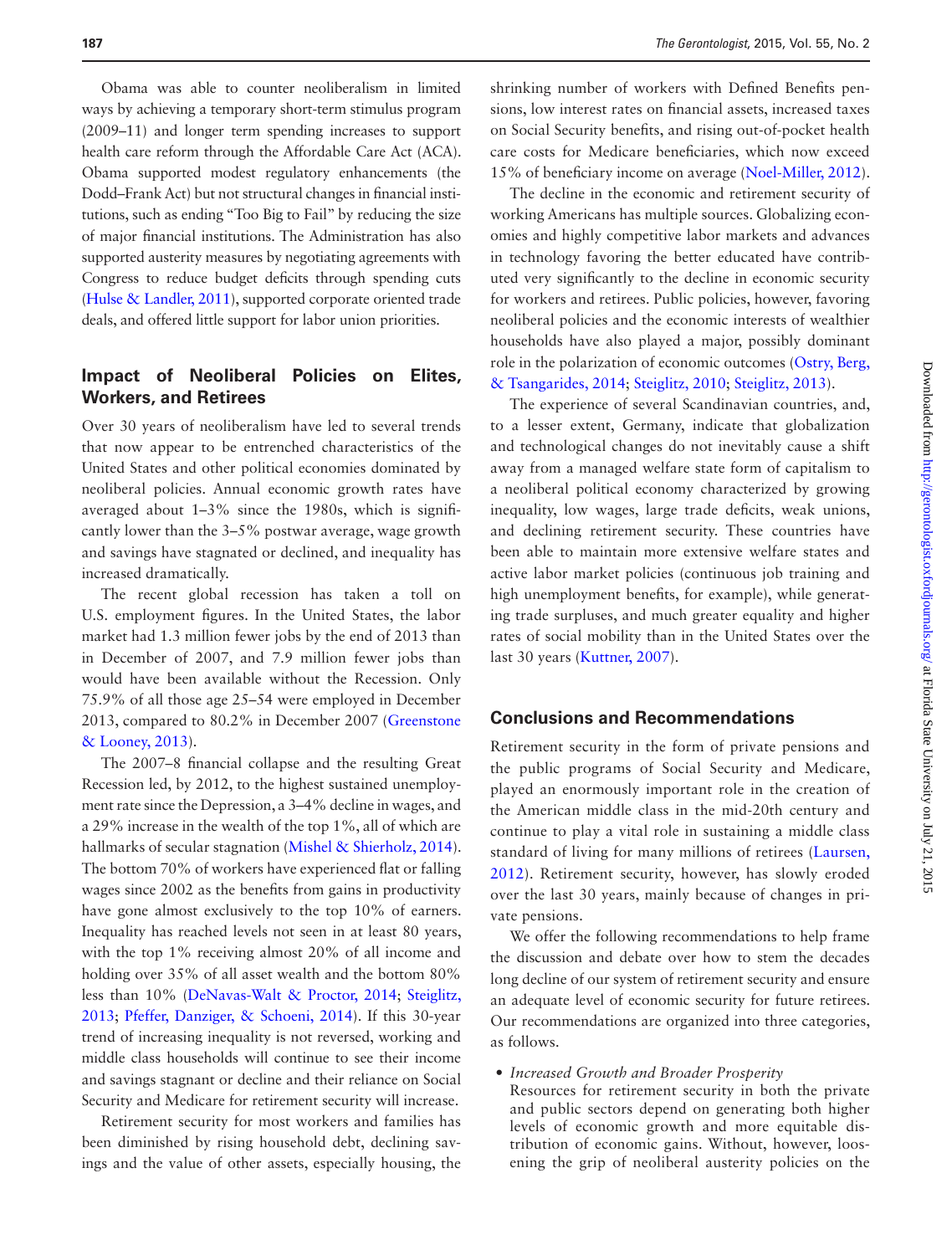federal budget and increasing expenditures to stimulate the economy, no other initiatives are likely to have much impact on economic growth and the other economic variables critically related to retirement security [\(Bivens, et al., 2014](#page-5-1); [Gould, 2014;](#page-6-33) [Krugman, 2012;](#page-6-34) [Streeck, 2014;](#page-7-11) [Summers, 2013](#page-7-12)).

An effective stimulus policy would entail major new expenditures for repairing and expanding our physical infrastructure, publicly funded employment programs for the long-term unemployed, increased support for K-12 and higher education, grants to reduce reliance on student loans and other initiatives to increase demand stimulated growth, raise wages, and reduce inequality [\(Hiltonsmith & Daley, 2014](#page-6-35); [Krugman, 2012](#page-6-34); [Steiglitz,](#page-7-7) [2010\)](#page-7-7). Taxes on higher incomes and large accumulations of wealth, including inherited wealth, should be increased to help fund stimulus spending and keep budget deficits from exceeding 2–3% of GDP [\(Kuttner,](#page-6-22) [2007\)](#page-6-22).

• *A New Privately Supported Retirement Program* Defined benefits plans with guaranteed benefits are unlikely to regain their former prominence in this era of shorter employee tenure with the same employer and global pressure on labor costs. This situation does not mean, however, that policy steps, especially through favorable tax treatment, cannot be taken to maintain and strengthen currently existing defined benefit plans. The major private sector pension priority, however, should be the development of a universal pension, jointly funded, as is Social Security, by employers and employees and administered by either a public or a public/private commission with low administrative costs and a guaranteed minimum benefit based on contributions [\(Ghilarducci, 2012](#page-6-36)). Numerous versions of private universal pensions are now a part of retirement security systems in other countries, mainly in Europe, and they have been recommended by pension policy experts in the United States for several years [\(Ghilarducci, 2010;](#page-6-37) [Ghilarducci et al.,](#page-6-3) [2014;](#page-6-3) [Sperling, 2014\)](#page-7-13).

• *Strengthening Publicly Supported Retirement*

Along with a strong growth economy and a more equitable distribution of economic gains, maintaining, and strengthening Social Security and Medicare are the most important factors affecting the future of retirement. Given the centrality of Social Security to the economic well-being of current and future retirees, closing the gap between scheduled benefits and available funds, which is now projected to occur in 2033, will be a major political priority over the next several years [\(Williamson, 2014](#page-7-14)). Revenue increases rather than cuts in benefits should be the principal means of covering the projected trust fund short fall. Some combination of a raised cap on taxable income, which is now set at \$117,000 and modest increases in the payroll tax or a new dedicated tax like a financial transaction levy, could also be implemented, on a phased-in basis, to cover the trust fund gap long before it is projected to occur almost 20 years from now [\(Kingson, 2004\)](#page-6-38).

Lower income beneficiaries should have their benefits increased to levels that avoid poverty or living near its edge. Increases for low income beneficiaries should be funded from some combination of the revenue increases we have recommended. These increases, however, should not be funded by reductions to higher income beneficiaries, most of whom are already receiving substantially less than they paid into the program while working, and many of whom continue to pay taxes on annual incomes [\(Gist, 2002](#page-6-39)). Benefit cuts could also erode the pension plan character of Social Security, allowing it to be perceived as a more politically vulnerable and stigmatized welfare program.

We think our recommendations are realistic in terms of their affordability and potential to gain broad public support. We think they are especially realistic in comparison to what is likely to occur if they, or similar initiatives, are not undertaken over the course of the next decade. In the absence of major initiatives to stimulate the economy in a systematic and sustained fashion, well beyond the monetary policies of the Federal Reserve, growth is likely to remain sluggish, wages and savings remain flat or decline further, inequality continue to rise, and retirement security will likely continue to erode. Without a new universal private pension program representing a hybrid of defined contributions and defined benefit plans, the gap between high and middle and low income earner groups in private accounts accumulations is likely to continue growing. If we are not prepared to ensure the future solvency of the Social Security trust fund and strengthen provisions designed to enhance the retirement security of vulnerable groups, our most important source of retirement security for most people will gradually unravel and create a far greater retirement security crises than we seem to be facing currently. In short, we think that the costs of failing to address the sources of our still manageable retirement security crisis would far exceed the costs of implementing the policies we have recommended.

#### **References**

- <span id="page-5-0"></span>Beyer, L. (2012, January 24). The rise and fall of employer-sponsored pension plans. *Workforce*.
- <span id="page-5-1"></span>Bivens, J., Gould, E., Mishel, L., & Shierholz, H. (2014, June). *Raising America's pay—why it's our central economic policy challenge* (EPI Issue Briefing Paper No 378). Washington, DC: Economic Policy Institute.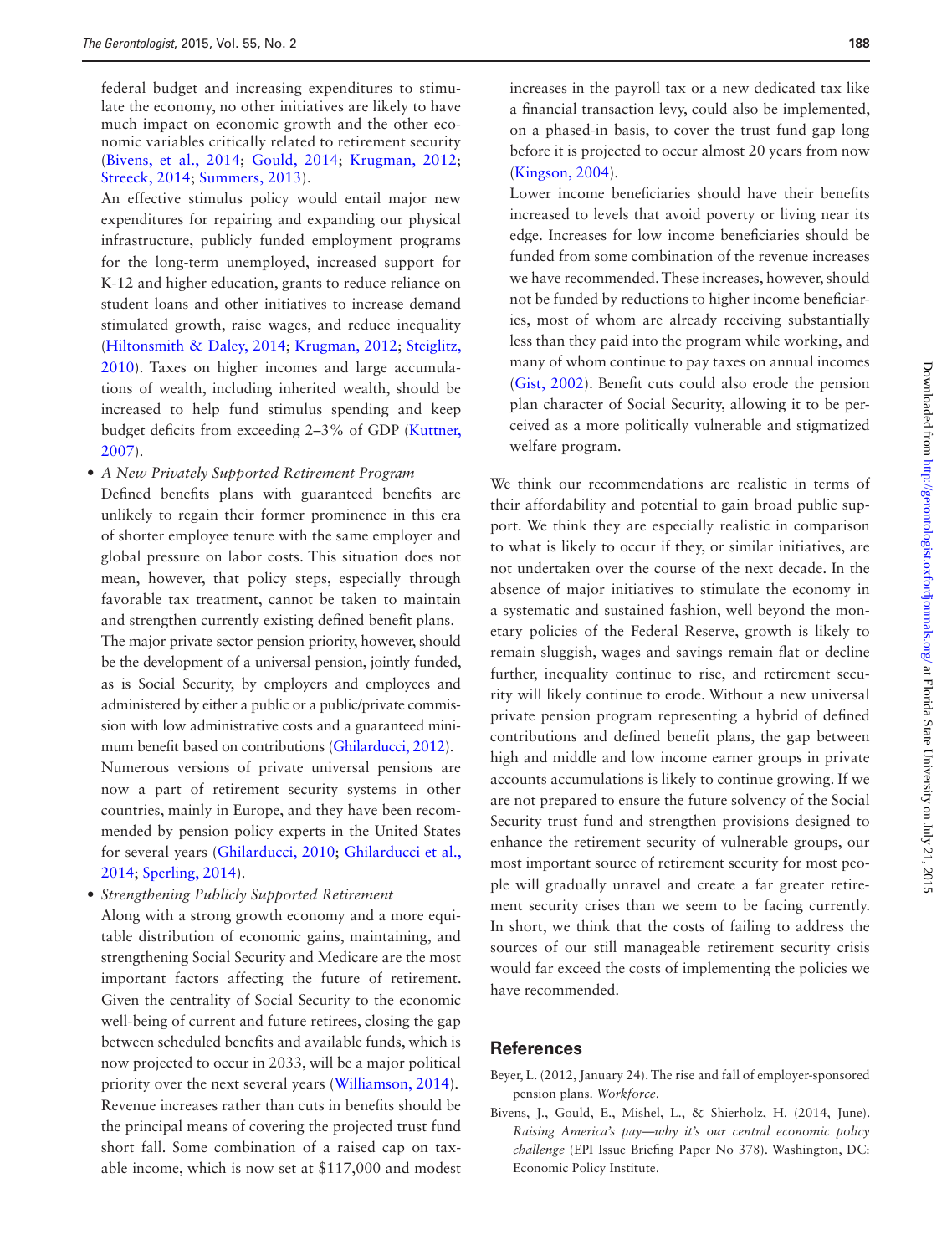- <span id="page-6-14"></span>Butricia, B. A., Smith, K. E., & Iams, H. M. (2012). This is not your parents' retirement: comparing retirement income across generations. *Social Security Bulletin*, 12–17.
- <span id="page-6-10"></span>Copeland, C. (2014, May). *Individual retirement account balances, contributions, and rollovers, 2012; with longitudinal results 2010–2012: The EBRI IRA database* (Issue Brief No. 399). Washington, DC: Employee Benefit Research Institute.
- <span id="page-6-29"></span>DeNavas-Walt, C., & Proctor, B. D. (2014). Income and Poverty in the United States: 2013, Current Population Reports. U.S. Department of Commerce, Economics and Statistics Administration, U.S. Census Bureau.
- <span id="page-6-4"></span>Ellis, C. D., Munnell, A. H., & Eschtruth, A. D. (2014). *Falling short – The coming retirement crisis and what to do about it*. New York: Oxford University Press.
- <span id="page-6-13"></span>Finkelstein, A., & McKnight, R. (2005). *What did medicare do (and was it worth it)?* (NBER Working Paper No. 11609). Cambridge, MA: The National Bureau of Economic Research.
- <span id="page-6-12"></span>Fry, R., Cohn, D., Livingston, G., & Taylor, P. (2011). *The rising age gap in economic well-being*. Washington, DC: Pew Research Center.
- <span id="page-6-37"></span>Ghilarducci, T. (2010). How to supplement social security fairly and effectively. *Journal of Aging & Social Policy*, **22**, 222–235.
- <span id="page-6-36"></span>Ghilarducci, T., Hiltonsmith, R., & Schmitz, L. (2012). *State guaranteed retirement accounts, a low-cost, secure solution to America's retirement crisis*. New York: Schwartz Center for Economic Policy Analysis, The New School for Social Research.
- <span id="page-6-3"></span>Ghilarducci, T., Saad-Lessler, J., & Bahn, K. (2014). *Are U.S. workers ready for retirement? Trends in plan sponsorship, participation and preparedness*. New York: Schwartz Center for Economic Policy Analysis, The New School for Social Research.
- <span id="page-6-39"></span>Gist, J. (2002). *A profile of older taxpayers*. Washington, DC: AARP Public Policy Institute.
- <span id="page-6-5"></span>Gist, J. (2013). Retirement security across generations—Are Americans prepared for their golden years? *The Pew Charitable Trust: Economic Mobility Project*. Retrieved from [http://www.](http://www.pewtrusts.org.en/research-and-analysis/reports/0001/01/01/retirement-security-across-generations) [pewtrusts.org.en/research-and-analysis/reports/0001/01/01/](http://www.pewtrusts.org.en/research-and-analysis/reports/0001/01/01/retirement-security-across-generations) [retirement-security-across-generations](http://www.pewtrusts.org.en/research-and-analysis/reports/0001/01/01/retirement-security-across-generations).
- <span id="page-6-33"></span>Gould, E. (2014, August). *Why America's workers need faster wage growth—and what we can do about it* (EPI Briefing Paper No. 382). Washington, DC: Economic Policy Institute.
- <span id="page-6-27"></span>Greenstone, M., & Looney, A. (2013). *The lasting effects of the great recession: six million missing workers and a new economic normal*. Washington, DC: The Hamilton Project.
- <span id="page-6-9"></span>Greider, W. (2005, June 25). Riding into the sunset. *The Nation*.
- <span id="page-6-0"></span>Hacker, J. (2002). *The divided welfare state: The battle over public and private social benefits in the United States*. Cambridge, UK: Cambridge University Press.
- <span id="page-6-20"></span>Harvey, D. (2007). *A brief history of neoliberalism*. Oxford, England: Oxford University Press.
- <span id="page-6-2"></span>Herd, P. (2005). Universalism without the targeting: privatizing the old-age welfare state. *The Gerontologist*, **45**, 292–298.
- <span id="page-6-35"></span>Hiltonsmith, R., & Daley, L. (2014). *Underwriting good jobs: How to place over 20 million Americans on a pathway to the middle class using federal purchasing power*. New York: Demos.
- <span id="page-6-26"></span>Hulse, C., & Landler, M. (2011, July 6). Obama to push for wider deal with the G.O.P. on deficit cuts. *New York Times*.
- <span id="page-6-17"></span>John, D. C. (2010). *Disparities for women and minorities in retirement saving*. Washington, DC: Brookings Institution.
- <span id="page-6-38"></span>Kingson, E. R. (2004). Economic and political perspectives on oldage policies. *The Gerontologist*, **44**, 572–577.
- <span id="page-6-18"></span>Kochhar, R., Fry, R., & Taylor, P. (2011). *Wealth gaps rise to record highs between Whites, Blacks and Hispanics*. Washington, DC: PEW Research Center.
- <span id="page-6-34"></span>Krugman, P. (2012). *End this recession now*. New York: W. W. Norton and Company.
- <span id="page-6-22"></span>Kuttner, R. (2007). *The squandering of America: How the failure of our politics undermines our prosperity*. New York: Alfred A. Knopf.
- <span id="page-6-1"></span>Laursen, E. (2012). *The people's pension: the struggle to defend social security since reagan*. Oakland, CA: AK Press.
- <span id="page-6-19"></span>McKernan, S., Ratcliffe, C., Steuerle, E., & Zhang, S. (2014). Disparities in wealth accumulation and loss from the great recession and beyond. *American Economic Review: Papers & Proceedings*, **104**, 240–244.
- <span id="page-6-28"></span>Mishel, L., & Shierholz, H. (2014). *A decade of flat wages—The key barrier to shared prosperity and a rising middle class* (EPI Briefing Paper #365). Washington, DC: Economic Policy Institute.
- <span id="page-6-6"></span>Munnell, A. H., Webb, A., & Golub-Sass, F. (2012, October). *The national retirement risk index: An update* (Issue Brief No. 12–20).Chestnut Hill, MA: Center for Retirement Research at Boston College.
- <span id="page-6-11"></span>Munnell, A. H., Fraenkel, R. C., & Webb, A. (2013, December). *Will the rebound in equities and housing save retirement?* (Issue Brief No. 13–17). Chestnut Hill, MA: Center for Retirement Research at Boston College.
- <span id="page-6-8"></span>Munnell, A. H., Hou, W., & Webb, A. (2014). *NRRI update shows half still falling short*. Chestnut Hill, MA: Center for Retirement Research at Boston College.
- <span id="page-6-31"></span>Noel-Miller, C. (2012). Medicare beneficiaries' out-of-pocket spending for health care. *Insight on the Issues 65*. , Washington, DC: AARP Public Policy Institute.
- <span id="page-6-32"></span>Ostry, J. D., Berg, A., & Tsangarides, C. G. (2014, February). *Redistribution, inequality, and growth*. *IMF Staff Discussion Note, SDN/14/02*. Washington, DC: International Monetary Fund.
- <span id="page-6-30"></span>Pfeffer, F. T., Danziger, S., & Schoeni, R. F. (2014, June). *Wealth levels, wealth inequality, and the great recession. Research summary*. New York: Russell Sage Foundation.
- <span id="page-6-21"></span>Polivka, L. (2007). Growing risk in an aging nation. *The Gerontologist*, **47**, 133–143.
- <span id="page-6-25"></span>Polivka, L. (2011). *Neoliberalism and the new politics of aging and retirement security*. *Societal Issues, Aging in America*. (**Vol. 3**). Santa Barbara, CA: Praeger.
- <span id="page-6-23"></span>Polivka, L. (2012). The growing neoliberal threat to the economic security of workers and retirees. *The Gerontologist*, **52**, 133–148.
- <span id="page-6-15"></span>Poterba, J. M. (2014). Retirement security in an aging population. *American Economic Review: Papers & Proceedings*, **104**, 1–30.
- <span id="page-6-16"></span>Purcell, P. J. (2012). Income replacement ratios in the health and retirement study. *Social Security Bulletin*, **72**, No. 3, July, 31–38.
- <span id="page-6-7"></span>Rhee, N. (2013). *The retirement savings crisis: Is it worse than we think? Webinar, June 20, 2013*. Washington, DC: National Institute on Retirement Security.
- <span id="page-6-24"></span>Rubinstein, R. L., & Medeiros de, K. (2014). "Successful aging," gerontological theory and neoliberalism: a qualitative critique. *The Gerontologist*, **55**, 1–9.